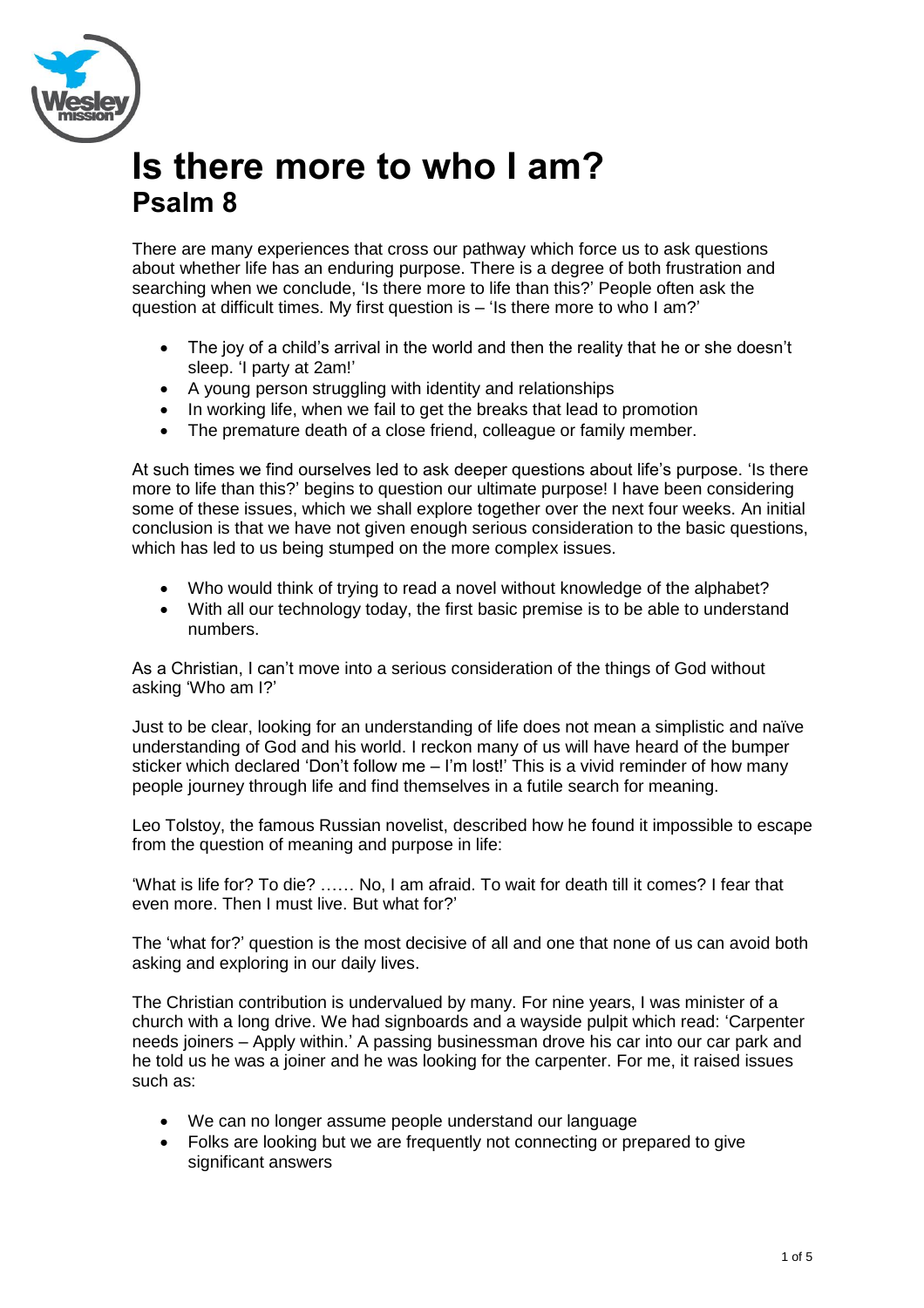

 We must find a way of explaining who and what Jesus Christ is about in today's setting.

I remind you of the Psalm that was read earlier. It is a superb outburst of wondering worship. It would have been a good song at the grape harvest and some have suggested this may have been its original setting. It both opens and closes in adoring worship, but in between is the perennial question – 'What are mere mortals that you are mindful of them, human beings that you care for them?' (Psalm 8:4)

We are exploring the meaning of human experience. Lots of things throw us back on ourselves, but it happens for me:

- When I conduct a suicide memorial service and I read the cards and notes on our wall of remembrance
- When I get a call from an older couple in regional Australia who believe their son is homeless in Sydney and they cannot find him
- When I talk with a widow who tearfully tells me, 'Bill worked all his life and, on the day before he was due to retire, he died!'

This text in Psalm 8 offers the suggestion that human purpose is wrapped up in God's care.

## **God's care for human beings has been shown throughout the history of our world**

I have a friend who is an astro-physicist, who often presents on the theme of the vastness of the universe and God's care for human life in Jesus Christ. Both the clearest teaching of the Bible and the perception of great minds indicate that the human experience has a unique part to play in the created order. So the answer to the question 'Is there more to who I am?' is – 'Yes, of course there is!'

Jacob Bronowski, in the 1960s, wrote about 'The Identity of Man'. He declared, 'Man is a part of nature in the same sense that a stone is, or a cactus or a camel.' This conclusion suggests human beings are not unique – just complex. I think this falls short of what we need to know.

The Bible teaches from beginning to end that human life was created for God and so let us not be surprised that, as people ditch the idea of God, they find fulfilment difficult to attain.

- Cultures must be judged on how they treat people
- Abortion cannot be a form of birth control; neither should euthanasia be legalised. Many of us have come to understand that, even in the most testing of circumstances, lives have displayed much quality
- People arriving on our shore in boats cannot be considered merely a nuisance, when one is aware of the horrendous situations from which they have fled
- These and many more issues expose the importance of the question 'Is there more to life?'

A lack of common ground to discuss morality will always occur when we jettison the very things that will explain our purpose. The gospel teaches that every human life is sacred, but this is established in no more than a minority of minds.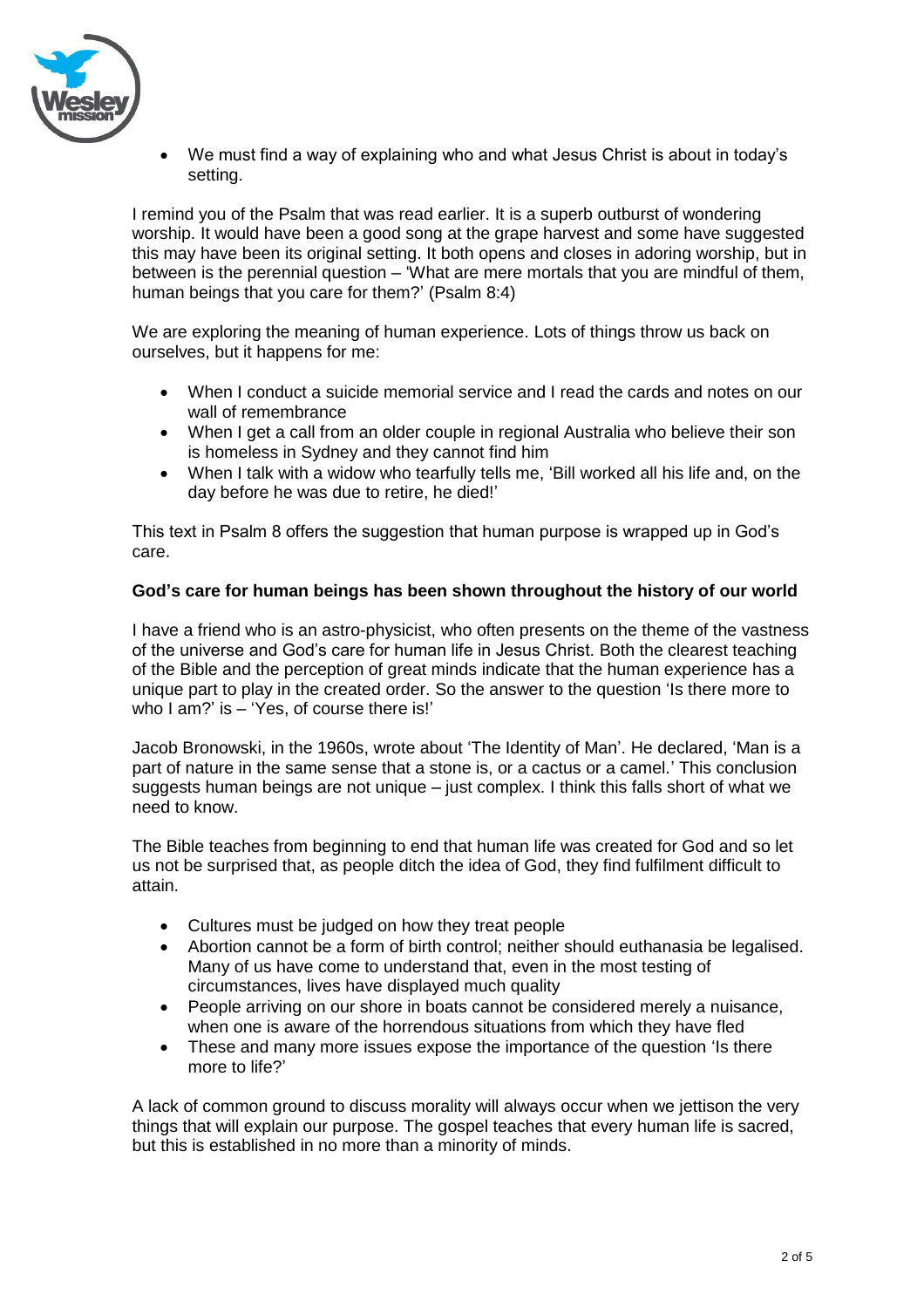

It was Lennon and McCartney who penned 'Nowhere Man' – a searching song by The Beatles:

He's a real nowhere man, living in his nowhere land, Making all his nowhere plans for nobody. Doesn't have a point of view, Knows not where he's going to; Isn't he a bit like me and you.

## **There is a problem to be addressed**

The word 'problem' has negative connotations, but it is an honest word. The human condition is what leads the Psalmist to ask, 'Despite everything we are … why are you still concerned about us?' We have our defects, moods, obsessions and our complexes. The human experience can involve disturbing and contradictory desires. Something has gone wrong and, if we were created for God, then we function for ourselves.

'Being lost' is one of the images that we use to describe what is wrong. Human beings without a vital relationship to God are lost in the maze of life.

We cannot use language of another age and expect twenty-first century people to understand what we mean if we position ourselves in Town Hall Square and shout, 'You're all sinners!' This may be confusing and will certainly alienate more folks than it will ever win.

But I know this:

- No person that has ever dealt with human relationships would fail to understand
- No person in business or commercial life would fail to understand
- No person in education or government would fail to understand
- No person involved in the caring agencies or vocational life would fail to understand.

You may ask, 'What would they not fail to understand?' That there is a marred human condition and a transparent selfishness about the way we live.

In 2017 I shall be speaking at a hotel/conference centre at Grange-over-Sands on the Cumbrian coast of England. It is renowned for its wide expanse of sand in the estuary. There are only a few ways of crossing – women and men are appointed as guides to assist others to cross in safety. Some have being caught in the sinking sand and lost their lives. It is dangerous and the more you struggle, the faster you sink. Similarly, there is no way out of this selfishness in our own strength and it has tainted the whole human predicament.

Christian people are not exempt from the arrogance of selfishness. These stern words were found in a letter written 'To the Editor': 'It makes me highly indignant to see so many heathens, agnostics, sceptics, and atheists taking a rest on a Christian holiday.' It went on to conclude, 'Such people should be stopped from having time off at Easter until they remember this is a Christian festival.' This is hardly an appealing invitation to church!

## **God has made provision for our care**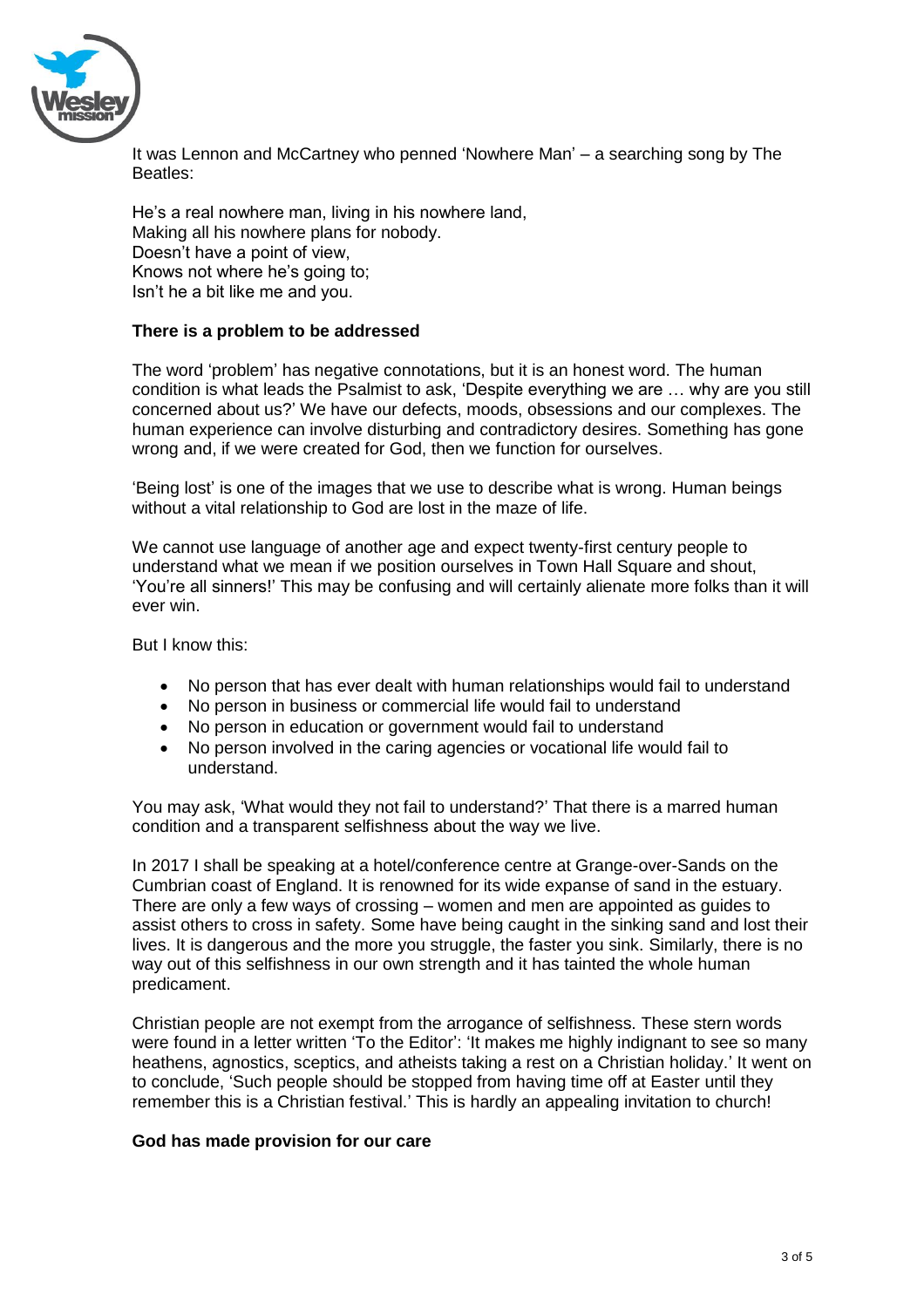

The substantial nature of Christian experience is about 'restoration'. The word conjures up many delightful examples:

- The patient skill of solvent and scalpel used to restore a great piece of art
- The quiet craftsmanship which takes apart a battered piece of furniture and makes it new.

God's desire is to restore human nature. Through all our ceaseless activity, God is really saying to us, 'I want to restore you!'

We in the Christian community need to be ready to acknowledge the truth of the good news. There are some truths which we often ignore – one is that Christianity has been useful to too many who have failed to really believe it.

Political power gained by tipping the hat at religion has been found wanting in many contexts throughout the world.

It is certainly true that the church has not always been a good example of God's transforming power:

- An unfortunate message was found outside a church, 'Why let worry kill you off let the Church help.'
- The Christian church produces its own brand of neurotics and some religious people are the last people you would turn to for help
- We have separated Word and deed in such a way that forgets 'faith without works is dead'.

God's loving, caring and saving power is what changes our lives. It requires on our part open hands and empty hands to receive what he has to offer to each of us.

- Acknowledge that God loves and cares for you
- Believe that God has done something in Jesus Christ in throwing his arms around you
- Consider carefully what it will mean to take a fresh stand for God or perhaps for the first time
- Do something about it!

It can happen in a moment. I knew three ministers of God, of whom only one is alive, who all heard the call of Jesus Christ in an open air meeting and were changed forever at the close of that meeting.

It can also take a lifetime – Bill and Gladys Smith received a letter in 1988 sent through the mail and stamped March 1938. Where had it been? Does that matter? It got there in the end.

Is there more to who I am?

- Than my name
- Than my address
- Than my character.